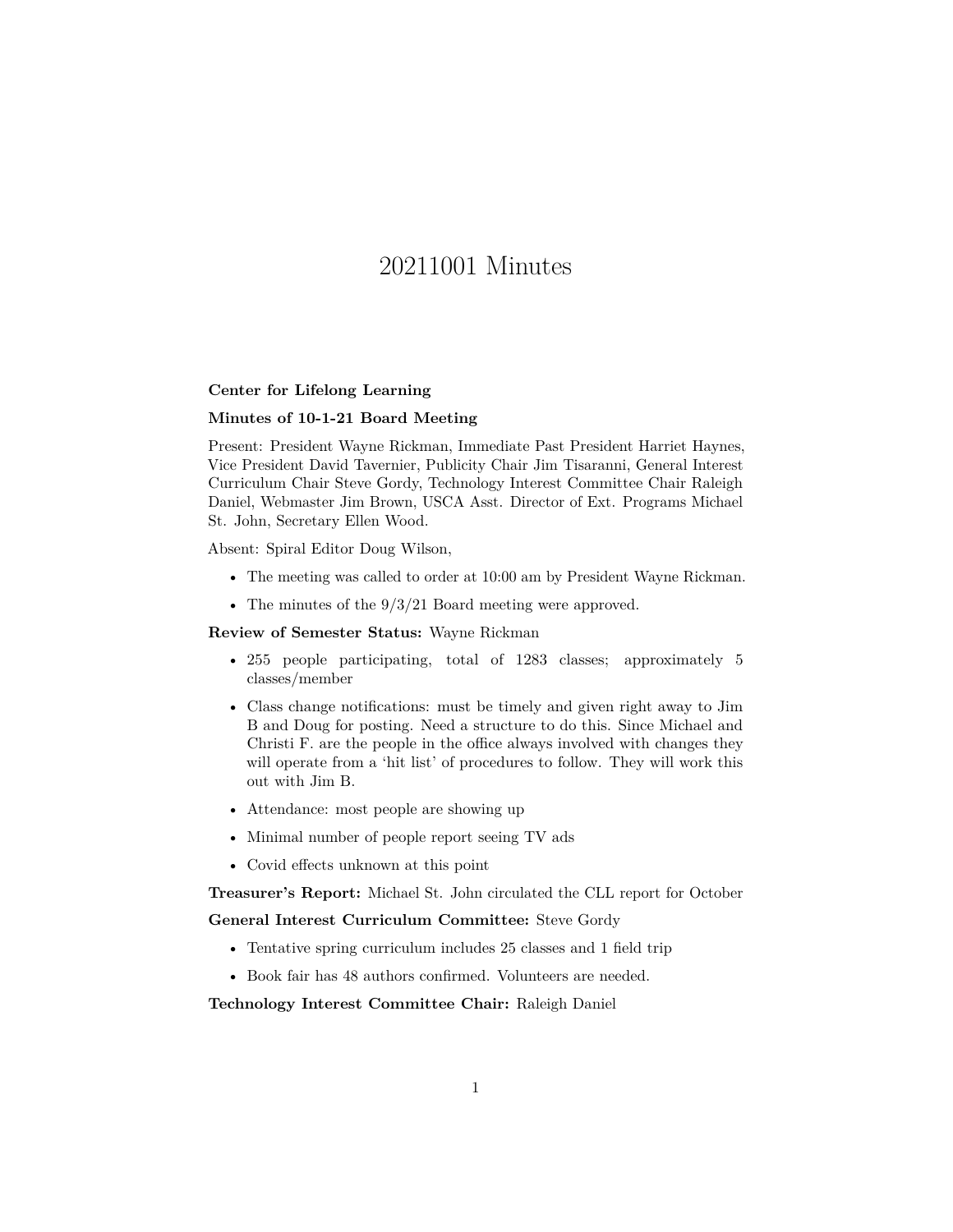- "Merger has been good for McGrath" tech course participation has increased
- Notes a shift in popular interest as evidenced in cancellation of Excel course and increased interest in laptop and iPad courses

#### **Publicity Committee Report:** Jim Tisaranni

- Need to compile information to determine where class participants are coming from
- Need to develop new source of participants; many ideas mentioned
- Suggestion to advertise in Woodside and other Property Owners Association magazines

### **Review of Spring Catalogue Timeline**

- Rough draft due in office  $10/18$
- Final draft  $11/1$
- To printers  $11/15$
- Distribution first week December
- Open House  $1/6/22$

Discussion about advertising in catalogue: who would sell? size and cost of ads?

Michael will compile this information and send out a package for the Board to consider.

#### **OLD BUSINESS**: None

## **NEW BUSINESS**

*Christmas Party:* Harriet and Wayne

- Harriet passed around a complete timeline
- **Thursday 12/02, from 2-4 PM**
- Decision to limit this as a special perk for members only; no spouses or friends
- Discussion of alcohol; decision to offer spiked and non-spiked punches. David will head the food and drink committee and work with Aramark.
- Chancellor and Provost to be invited as special guests

## *Kauffman Luncheon/Volunteer of the Year*

- Harriet suggested **Thursday, April 21, 2022**; Board concurred
- Discussion of having more than one volunteer award. Harriet, Wayne and Raleigh will meet to work this out.